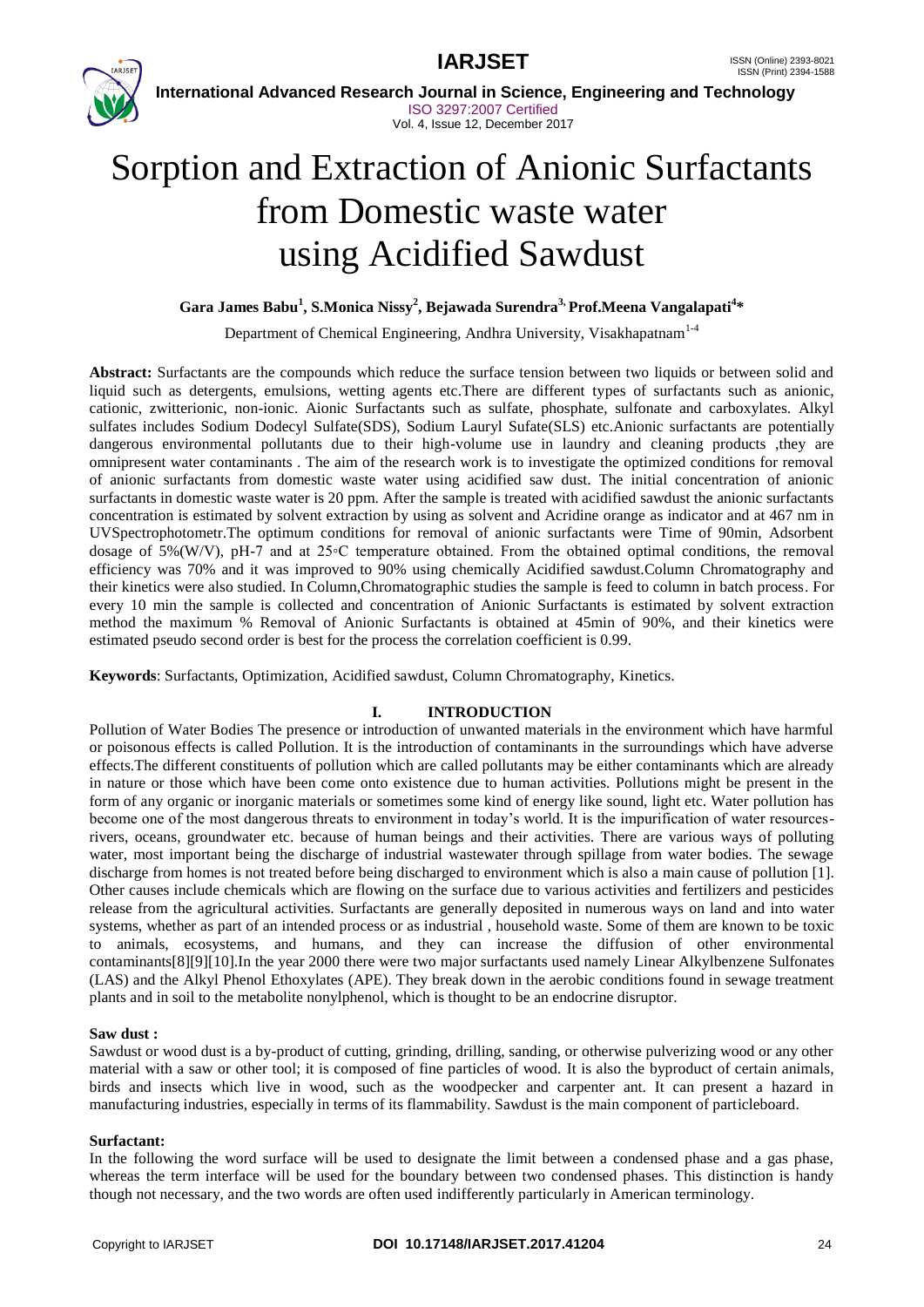

ISO 3297:2007 Certified Vol. 4, Issue 12, December 2017

**Classification of Surfactants** From the commercial point of view surfactants are often classified according to their use. However, this is not very useful because many surfactants have several uses, and confusions may arise from that. The most acepted and scientifically sound classification of surfactants is based on their dissociation in water. The figures in page 4 show a few typical examples of each class.

Anionic Surfactants, Nonionic Surfactants, Cationic Surfactants

# **II. MATERIALS AND METHODOLOGY**

MATERIALS REQUIRED FOR THE TREATEMENT OF WASTEWATER

**Collection of domestic wastewater**: Domestic Wastewater was collected in Visakhapatnam in Andhra Pradesh.

**Chemicals required:** Saw dust, H2SO4, NaoH, Toluene, Glacial Acetic acid, Acridine Orange, Distilled water.

**Equipment required:** Magnetic stirrer, pH meter, UV-Visible spectrophotometer, Orbital shaker

**Determination of Anionic Surfactants Apparatus:** UV- spectrophotometer ranging 200- 1000 nm with 1 cm matching quartz cells

**Reagents:** Acridine orange, toluene, glacial acetic acid

**Preparation of acridine orange solution:** Acridine orange is normally available in powder form so, 10gm of acridine orange is dissolved in 10ml of distilled water.

**Procedure:** The anionic surfactants are determined by spectrophotometric method using acridine orange. A 10ml sample of domestic waste water is taken and adds 100µL of glacial acetic acid and acridine orange each and to it also add 5ml of toluene and kept in separation funnel(Fig 1) and it is shaken for one minute and allowed to settle for 5min and separation takes place. Take 2.5 ml of toluene layer whish in the top and the absorbance is directly measured in UV Spectrophotometer at 467nm.



Fig. 1: Separating Column

### **Adsorbent collection**

Saw dust(Fig 2) was collected from the local saw mill of large quantity



Fig.2: Saw Dust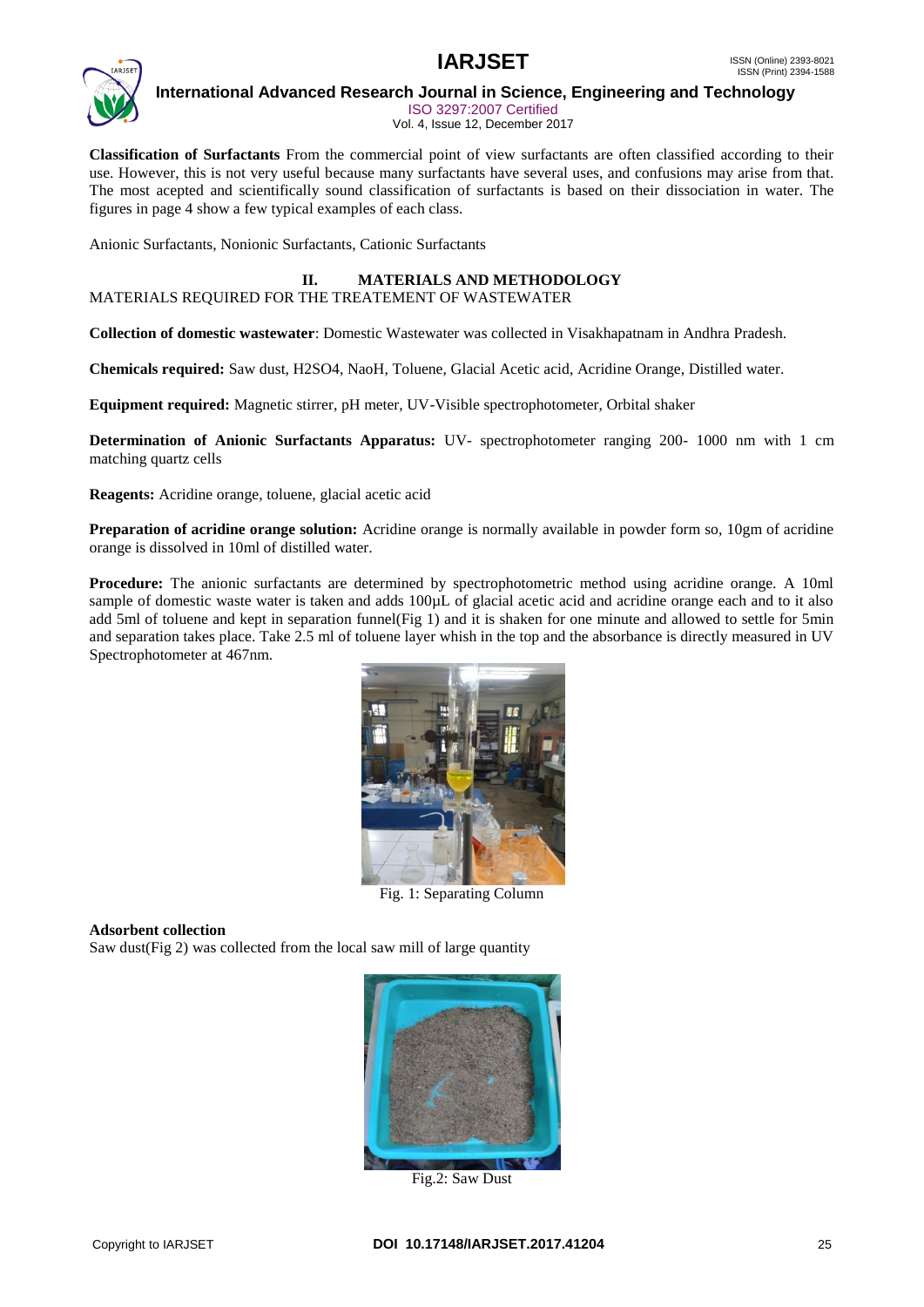

ISO 3297:2007 Certified Vol. 4, Issue 12, December 2017

### **Preparation of Adsorbent:**

**Acidification of saw dust**

**Preparation of 1N H<sub>2</sub>SO<sub>4</sub>:19ml** of H2SO4 is taken in volumetric flask (1000ml) and it is dissolved in 500ml of distilled water.

#### **Procedure:**

A raw saw dust of 175gm were collected from the local saw mill and it is dried and the saw dust is kept in a tray and add 1N  $H_2SO_4$  of 500ml to it and allowed for 24hr for acidification process and it is dried in an hot air oven at 100 $^{\circ}$ C temperature for 2hr, and the dried powder is sieved using 150 mesh size for uniformity of the size of the adsorbent.

### **III. RESULTS AND DISCUSSION**

### **Optimization of Adsorbent:**

The removal of anionic surfactants concentration was studied by using different types of adsorbents like saw dust, acidified saw dust and basified saw dust to optimize the adsorbent source. Then the experiments were conducted for all the three adsorbents with respect to time. One gram of each adsorbent were added to the 10ml of domestic waste water that is sample and kept in a shaker and for every 30 min the sample were taken and tested under UV spectrophotometer. And readings were noted for all three samples for which different adsorbents were added. For the saw dust which was acidified shows the high percentage removal of anionic surfactants are observed. So we have taken the acidified saw dust as an adsorbent for conducting the experiments for removal of anionic surfactants concentration in domestic waste water for various parameters. The results for all the three adsorbents were given in the Fig-3. Hence the optimized source for the removal of anionic surfactants concentration is acidified saw dust.



Fig3: Effect of modified saw dust for % removal of anionic surfactants

# **IV. STUDY OF EFFECT OF VARIOUS PARAMETERS**

### **a) Effect of Acidified saw dust on Contact time:**

Time is important parameter in every process. The time required for removal of anionic surfactant concentration is estimated by taking a 250ml conical flask into which 10ml of the sample is added and add 1gm of acidified saw dust to the sample and kept in an orbital shaker. The removal of anionic surfactants from domestic waste water was studied as an function of contact time in the range of 30-180 min, at 6.52 pH and at room temperature. The anionic surfactants concentration is observed at every 30 min. The anionic surfactant is observed until it reaches stable state. The anionic surfactants concentration is decreased with respect to time and it is stable at 90 min and the process is continued further but there is no change in the anionic surfactants concentration. It says that the increase in time of treatment with acidified saw dust does not have any effect on the anionic surfactants. The mechanism involved in this process is the solute transfer to the solid includes diffusion through the pores to the active sites. At the early stages the diffusion between the film and the available pore sites are large and the rate of adsorption is fast. At the later stages the rate of adsorption decreases due to slow pore diffusion of the solute ion into the bulk adsorbent.



Fig.4: Effect of contact time on % Removal of Anionic Surfactants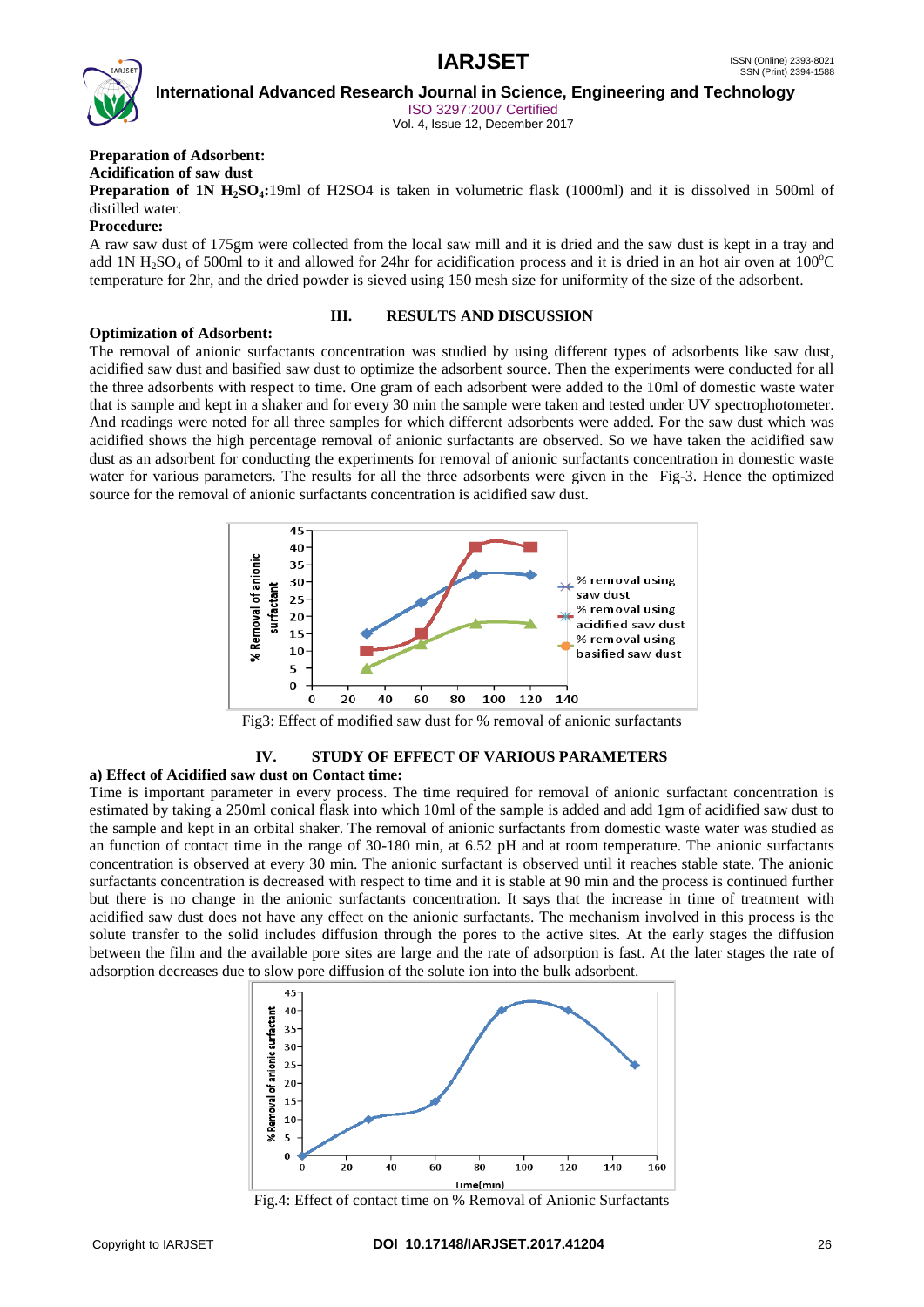

 **International Advanced Research Journal in Science, Engineering and Technology** ISO 3297:2007 Certified

Vol. 4, Issue 12, December 2017

The % removal of anionic surfactants at 90min is 40%. In this process the removal percentage of anionic surfactants with respect to time is shown below Fig-4. Hence the optimum time for removal of anionic surfactants is observed at 90 min.

### **b)Effect of acidified saw dust on dosage :**

Adsorbent dosage plays a important role in the process. The amount of acidified saw dust used for removal of anionic surfactant is determined by taking 10 ml of sample in 5 conical flask of 250 ml and the conical flasks are kept in a shaker. The anionic surfactants concentration estimated by treating the samples with acidified sawdust for 90min from0.5gm to 1.5gm the concentration the anionic surfactants concentration is decreased gradually and it is stable at 2.5 and 3gm. The obtained data shows that the adsorbent dosage increases the percentage adsorption also increases. By increasing the adsorbent dosage there will be increase in the adsorption sites. The % removal of anionic surfactants at 2.5gm is 80%. In this process the removal of anionic surfactants with respect to acidified saw dust is shown in the below Fig-5. Hence the optimum adsorbent dosage for removal of anionic surfactants is 2.5gm.



Fig 5: Effect of Sorbent dosage on % Removal of Anionic Surfactants

### **c)Effect of acidified saw dust on pH:**

pH is the important factor for reducing the concentration of anionic surfactants from domestic waste water is estimated by 10ml of sample in a conical flask and add 2.5gm of acidified saw dust to the samples in conical flask and keep for shaking in a shaker for 90min. The anionic surfactants concentration is estimated at different pH for 90min. The anionic surfactants concentration is observed from pH 3 to till it reaches stable. At pH 3 and pH 4 the concentration of anionic surfactants is little high when compared to initial pH of the domestic waste water (pH 6.52). At pH 5 to pH 8 the concentration of the anionic surfactants is decreased and stable at pH 7. The optimum pH is 7 with respect to removal of anionic surfactants using acidified saw dust. The % removal of anionic surfactants at pH is 83.3%. The concentration of anionic surfactants with respect to pH is shown in Fig-6.



Fig. 6: Effect of pH on % Removal of Anionic surfactants

### **d) Effect of acidified saw dust on temperature:**

The effect of temperature for removal of anionic surfactants using acidified saw dust is observed. The temperature estimated from rage of  $20^{\circ}$ C to  $45^{\circ}$ C. An 10ml of the sample is taken in conical flask allowed for treatment for 90min using acidified saw dust. It is observed that at 25oC temperature the concentration of the anionic surfactants is decreased drastically may be due endothermic adsorption of ions. The % removal of anionic surfactants at  $25^{\circ}$ C is 87.7%. The concentration of anionic surfactants is shown in Fig-7.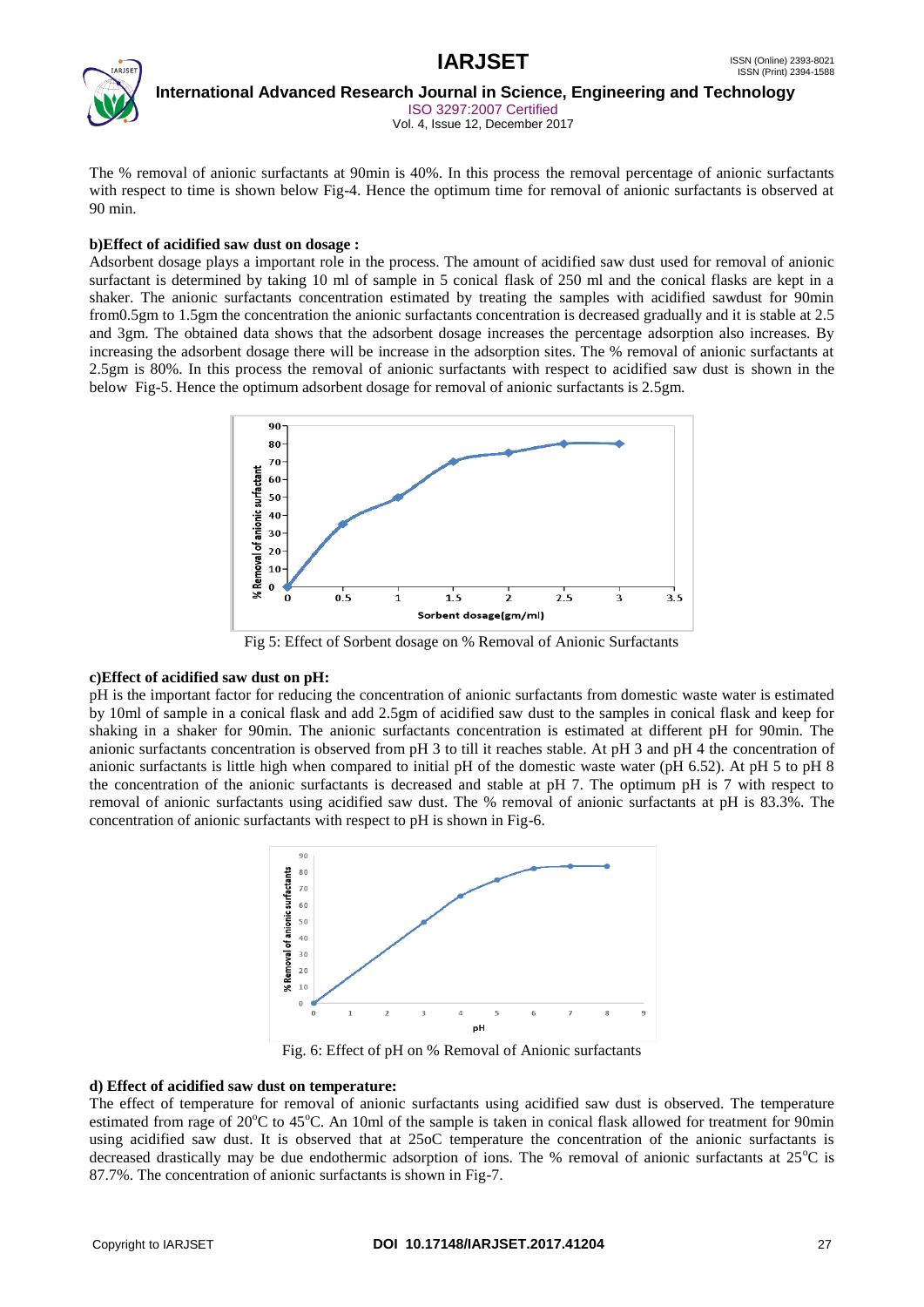# **IARJSET** ISSN (Online) 2393-8021



# **International Advanced Research Journal in Science, Engineering and Technology** ISO 3297:2007 Certified

Vol. 4, Issue 12, December 2017



Fig 7: Effect of temperature on % Removal of Anionic surfactant

### **Column Chromatography Studies And Their Kinetics**

Column separation was adopted as one of the technique for the removal of anionic surfactants from the Domestic wastewater. Mainly column can be used for many of separation process like surfactants, nitrates, metals, oils and fats, etc.Here the experiment is done batch process because initially batch process. The column first filled small cotton and onto that sea sand of 1mm height to reduce the escape of adsorbent and then it is filled with acidified saw dust(adsorbent) of 150 microns' mesh size up 10cm height. The initial conditions of pH-7 and temperature of 30oC were maintained. A sample of 150 ml of domestic wastewater is poured into column since it is batch process, for every 5min sample was collected from the bottom and the collected sample is taken to calculate the concentration. The concentration is estimated by solvent extraction method by using as solvent and Acridine orange as indicator. The experiment is done within the range of 0-60 min. In column chromatography 90% is the maximum removal efficiency is obtained at 45min. The results were displayed in Fig 8 and Fig 9.



Fig 8: Column Chromatography



Fig. 9: Effect of column chromatography on % Removal of Anionic Surfactants

### **Continuous stirred tank reactor(CSTR): Batch Mode**

CSTR is known as an back mix reactor and used to estimate the key unit operation variables when using a continuous agitated-tank reactor to reach a specified output.

In this present study using CSTR is also another technique used for the removal of anionic surfactants from domestic waste water using acidified saw dust. The experiment is done based on batch process.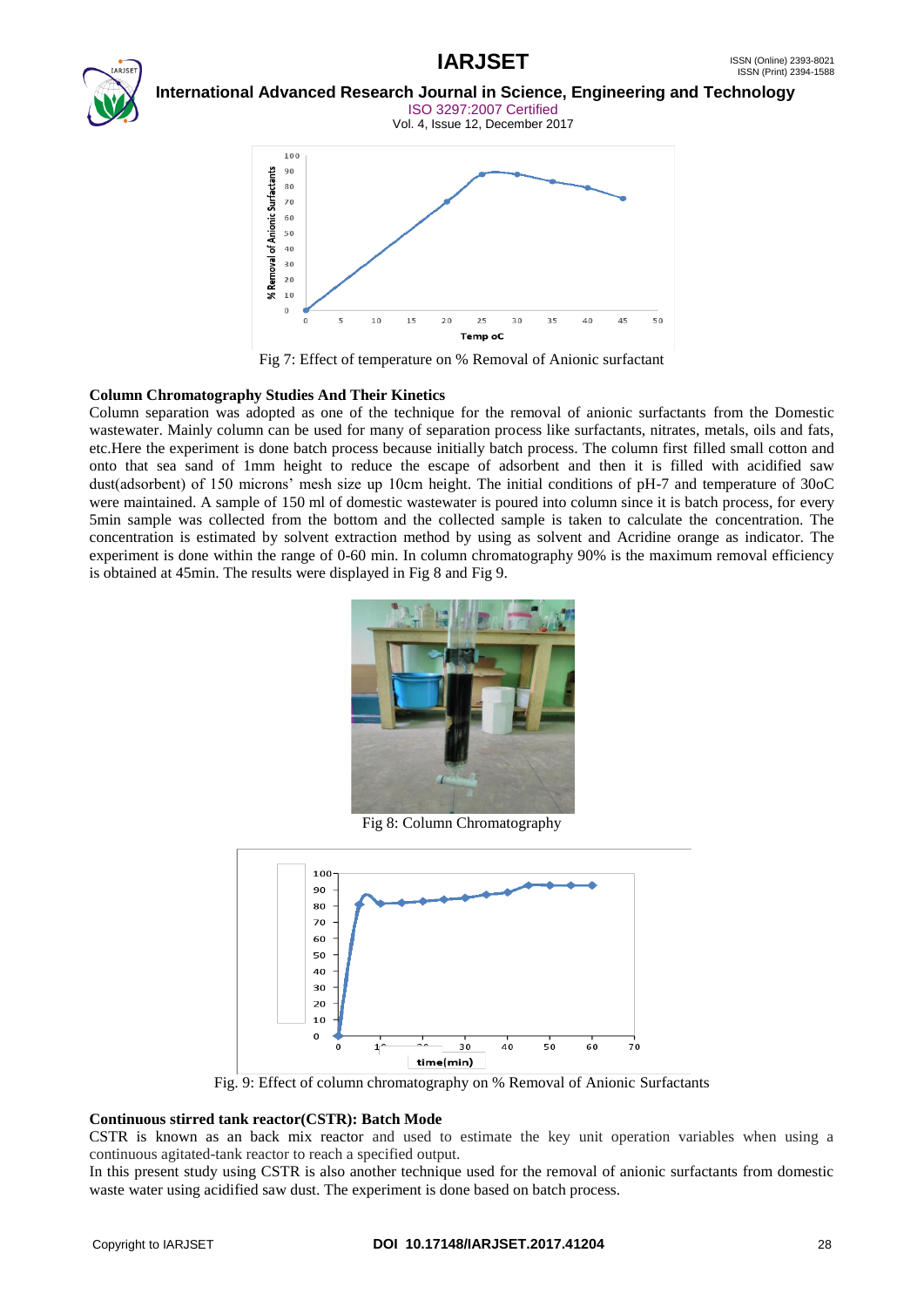

ISO 3297:2007 Certified Vol. 4, Issue 12, December 2017

 $\triangleright$  The tank is filled with 250ml of the sample onto which 25gm of acidified saw dust is added and rpm is set to 500. For every 10 min, the sample is collected upto 160min and the concentration of Anionic surfactants is estimated by solvent extraction by using using as solvent and Acridine orange as indicator and it is seen in UV-Spectrophotometer at 467nm, The maximum removal efficiency was obtained at 20min and after 20min its started decreasing due non ideality. The results obtained is displayed below in Fig 10 and Fig 11. In CSTR studies 81% is the maximum removal efficiency is obtained at 20min.



Fig. 10: CSTR



Fig-11: Effect of CSTR on % Removal of Anionic Surfactants

|  |  |  |  |  | Table : Comparison of % Removal of Anionic Surfactants of various adsorbents with Acidified Saw Dust |  |
|--|--|--|--|--|------------------------------------------------------------------------------------------------------|--|
|  |  |  |  |  |                                                                                                      |  |

| S.no           | sample             | Adsorbent/process                       | <b>Surfactant</b>   | %Removal | Reference no         |
|----------------|--------------------|-----------------------------------------|---------------------|----------|----------------------|
| $\mathbf{r}$   | Synthetic water    | activated<br>charcoal-Batch<br>Granular | Sodium dodecyl      | 96       | 3                    |
|                |                    | process                                 | sulphate(SDS)       |          |                      |
| 2              | Synthetic water    | Rubber granules-Batch process           | Sodium dodecyl      | 90       | 3                    |
|                |                    |                                         | sulphate(SDS)       |          |                      |
| 3              | Synthetic water    | Wood charcoal-Batch process             | Sodium dodecyl      | 88       | 3                    |
|                |                    |                                         | sulphate(SDS)       |          |                      |
| $\overline{4}$ | Synthetic water    | Silica gel-Batch process                | Sodium dodecyl      | 92       | 3                    |
|                |                    |                                         | sulphate(SDS)       |          |                      |
| 5              | Waste water        | Rice husk-Batch process                 | Sodium linear alkyl | 88       | 13                   |
|                |                    |                                         | benzene sulphonate  |          |                      |
| 6              | <b>Domestic</b>    | <b>Acidified saw dust-Batch process</b> | Anionic surfactants | 87.7     | <b>Present Study</b> |
|                | <b>Waste Water</b> |                                         |                     |          |                      |
| 7              | <b>Domestic</b>    | Acidified saw dust in column            | Anionic surfactants | 90       | <b>Present Study</b> |
|                | <b>Waste Water</b> | chromatography-Batch process            |                     |          |                      |
| 8              | <b>Domestic</b>    | <b>Acidified saw dust in CSTR-Batch</b> | Anionic surfactants | 81       | <b>Present Study</b> |
|                | <b>Waste Water</b> | process                                 |                     |          |                      |

## **V. CONCLUSIONS**

- $\triangleright$  The experimental results showed the sorption of Anionic surfactants from domestic waste water using acidified saw dust.
- $\triangleright$  For batch studies, the optimum conditions were found to be as follows ,Time of 90min, Adsorbent dosage of 5%(W/V), pH-7 and at 25℃temperature obtained.